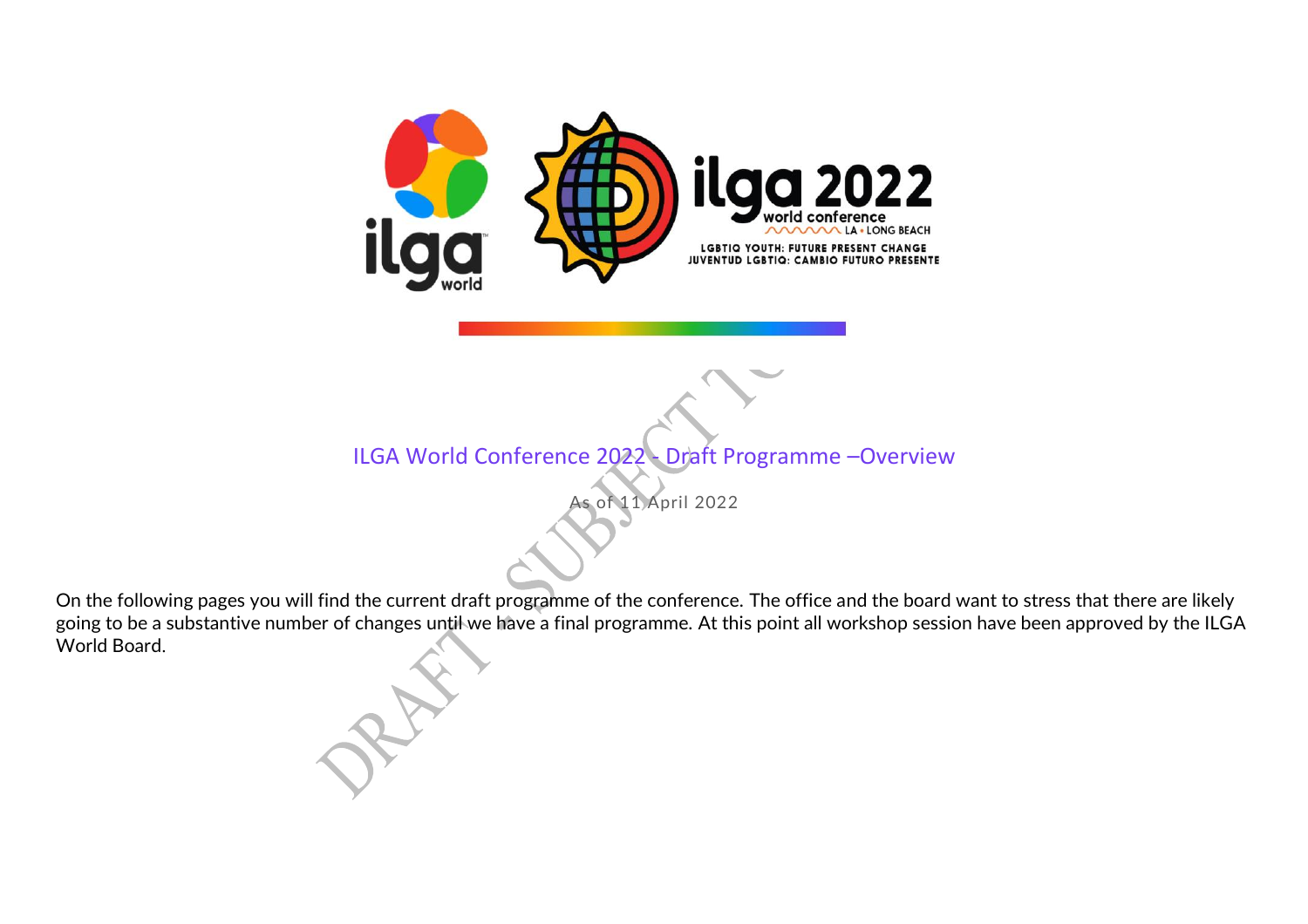#### List of Caucuses and regional general meetings

- 1. Bisexual+ caucus
- 2. Intersex caucus
- 3. Trans caucus
- 4. Women caucus
- 5. Youth caucus
- 6. Regional caucus Africa
- 7. Regional caucus Asia
- 8. Regional caucus Europe and Central Asia
- 9. Regional caucus Latin America and the Caribbean
- 10. Regional caucus North America and the Caribbean, and General Meeting North America and the Caribbean
- 11. Regional caucus Oceania

### List of Pre-conferences organised by ILGA World:

- 12. Bisexual+ pre-conference
- 13. Intersex pre-conference
- 14. Trans pre-conference
- 15. Women pre-conference
- 16. Youth pre-conference
- 17. UN advocacy pre-conference

### List of Pre-conferences organised by other organisations in collaboration with ILGA World:

- 18. Sex Work pre-conference
- 19. Inter-faith pre-conference
- 20. Lesbian pre-conference
- 21. Francophone pre-conference
- 22. Diverse sexuality and gender through an Indigenous lens
- 23. Family Diversity Pre-Conference
- 24. *Community-based Participatory Research to Advance Equity for LGBTQ Youth* (Research Pre-conference)
- *25. Leaving No One Behind - Disabled LGBTIQA+ Changemakers*
- 26. Media pre-conference: *A turning tide: is LGBTI representation in media changing for the better?*
- 27. Education pre-conference: *Creating Safe and Affirming Schools for LGBTI Students: Challenges, Best Practices, and Future Directions*
- 28. Trade Unions pre-conference: The *world of work.*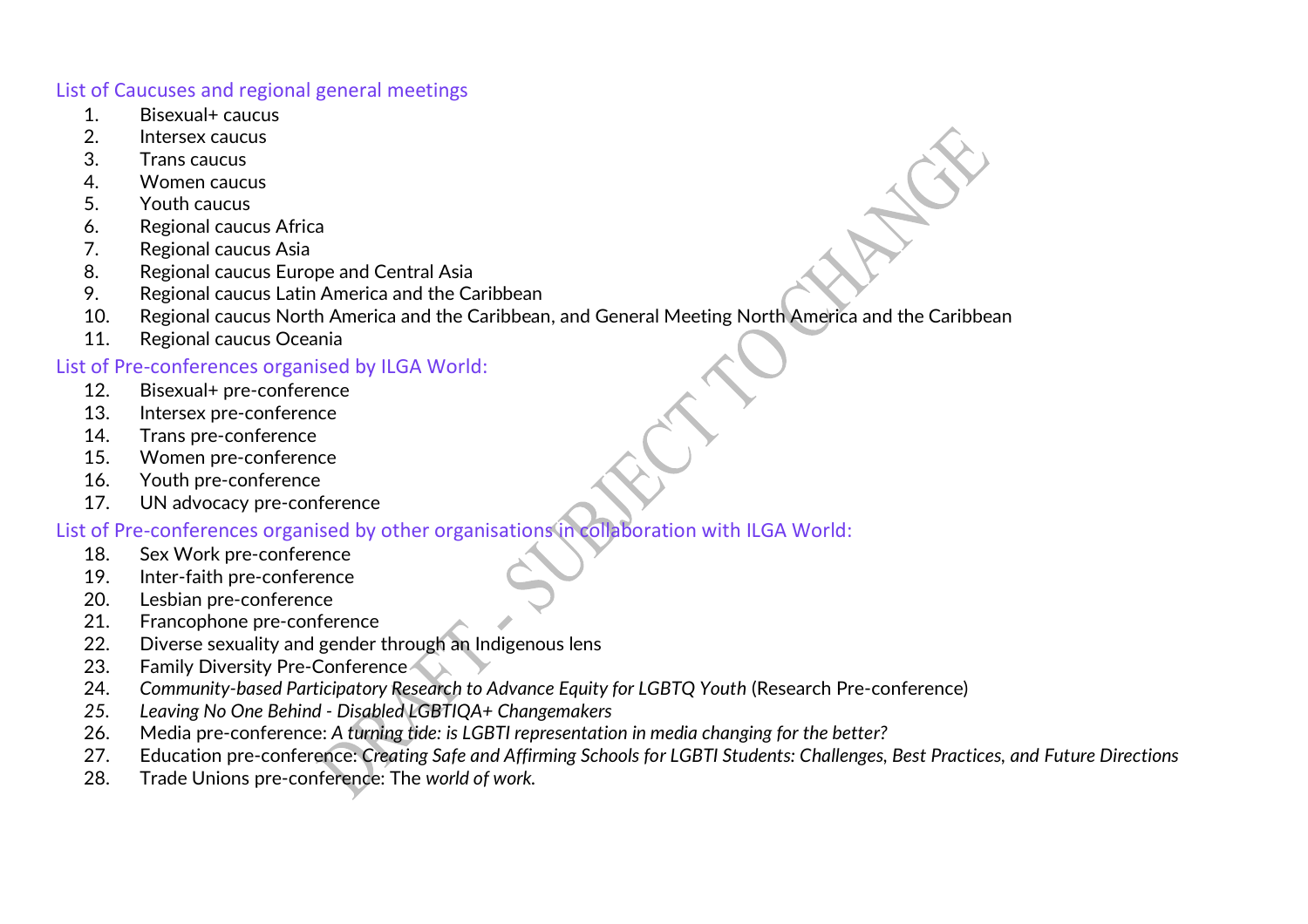# Monday 2 May 2022 - Conference Day 1

| Time                               | Ballroom<br>A                                             | <b>Ballroom B</b>         | Ballroom C                                                                                                                        | <b>Ballroom D</b>                 | Barcelona &<br>Casablanca | Tokyo &<br>Vancouver                     | Melbourne                     | Ocean Ballroom                                                            | Shore Line                                                                 |
|------------------------------------|-----------------------------------------------------------|---------------------------|-----------------------------------------------------------------------------------------------------------------------------------|-----------------------------------|---------------------------|------------------------------------------|-------------------------------|---------------------------------------------------------------------------|----------------------------------------------------------------------------|
|                                    |                                                           |                           |                                                                                                                                   | 3rd Floor                         |                           |                                          |                               |                                                                           | Lobby                                                                      |
| $9:00 -$<br>10:30                  | <b>Conference Opening,</b><br><b>Welcome and Keynotes</b> |                           |                                                                                                                                   |                                   |                           |                                          |                               |                                                                           |                                                                            |
| Coffee<br><b>Break</b>             |                                                           |                           |                                                                                                                                   |                                   |                           |                                          |                               |                                                                           |                                                                            |
| Morning<br>$11:00 -$<br>12:30      |                                                           | Women pre-<br>conference  | Trans pre-<br>conference                                                                                                          | Francophone<br>pre-<br>conference | Youth pre-<br>conference  | <b>UN advocacy</b><br>pre-<br>conference | Interfaith pre-<br>conference | Leaving No One<br>Behind -<br><b>Disabled</b><br>LGBTIQA+<br>Changemakers | <b>Diverse</b><br>sexuality and<br>gender through<br>an Indigenous<br>lens |
| <b>LUNCH</b><br>$12:30 -$<br>14:00 |                                                           |                           |                                                                                                                                   |                                   | LUNCH                     |                                          |                               |                                                                           |                                                                            |
| Afternoon<br>$14:00 -$<br>15:30    |                                                           | Women<br><b>Caucus</b>    | Trans pre-<br>conference                                                                                                          | Francophone<br>pre-<br>conference | <b>Youth Caucus</b>       | <b>UN advocacy</b><br>pre-<br>conference | Interfaith pre-<br>conference | Leaving No One<br>Behind -<br><b>Disabled</b><br>LGBTIQA+<br>Changemakers | <b>Diverse</b><br>sexuality and<br>gender through<br>an Indigenous<br>lens |
| Coffee<br><b>Break</b>             |                                                           |                           |                                                                                                                                   |                                   |                           |                                          |                               |                                                                           |                                                                            |
| Evening<br>$16:00 -$<br>17:30      |                                                           | Women pre-<br>conference  | <b>Trans Caucus</b>                                                                                                               | Media pre-<br>conference<br>I     | Youth pre-<br>conference  | <b>UN advocacy</b><br>pre-<br>conference | Interfaith pre-<br>conference | Pre-conference<br>on education                                            | <b>Diverse</b><br>sexuality and<br>gender through<br>an Indigenous<br>lens |
| Cocktail<br>hour 17:45<br>$-18:45$ |                                                           | <b>ILGA NAC</b><br>caucus | Trans pre-<br>conference                                                                                                          | Media pre-<br>conference          | Youth pre-<br>conference  | <b>UN advocacy</b><br>pre-<br>conference | Interfaith pre-<br>conference | Pre-conference<br>on education                                            | <b>Diverse</b><br>sexuality and<br>gender through<br>an Indigenous<br>lens |
| Evening<br>$19:00 -$<br>21:00      |                                                           |                           | Social Programme: Evening activity at the Long Beach Terrace Theater Plaza<br>Event starts at 18:00, food service starts at 19:00 |                                   |                           |                                          |                               |                                                                           |                                                                            |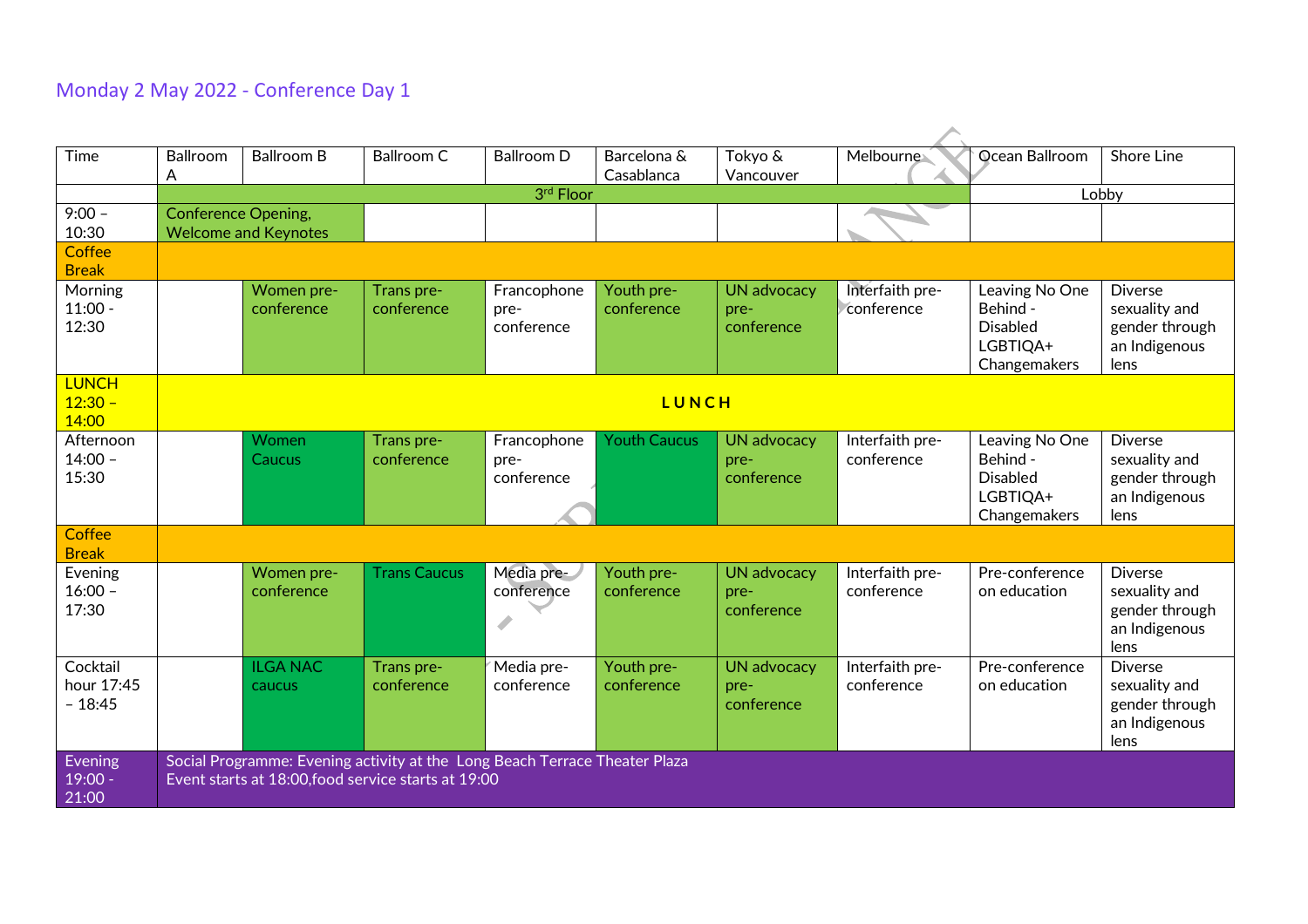# Tuesday 3 May 2022 - Conference Day 2

| Time                                 | <b>Ballroom A</b> | <b>Ballroom B</b>                                                                                                                  | <b>Ballroom C</b>                    | <b>Ballroom D</b>                              | Barcelona &<br>Casablanca      | Tokyo &<br>Vancouver             | Melbourne                              | Ocean<br>Ballroom                       | Shoreline |
|--------------------------------------|-------------------|------------------------------------------------------------------------------------------------------------------------------------|--------------------------------------|------------------------------------------------|--------------------------------|----------------------------------|----------------------------------------|-----------------------------------------|-----------|
|                                      |                   |                                                                                                                                    |                                      | 3rd Floor                                      |                                |                                  |                                        |                                         | Lobby     |
| Morning<br>$9:00 -$<br>10:30         |                   | Intersex pre-<br>conference                                                                                                        | Bi+ pre-<br>conference               | Lesbian pre-<br>conference                     | Sex Work<br>pre-<br>conference | Research pre-<br>conference      | Family<br>Diversity pre-<br>conference | The World of<br>Work pre-<br>Conference |           |
| Coffee<br><b>Break</b>               |                   |                                                                                                                                    |                                      |                                                |                                |                                  |                                        |                                         |           |
| Morning<br>11:00-<br>12:30           |                   | Intersex pre-<br>conference                                                                                                        | <b>Bi+ Caucus</b>                    | Lesbian pre-<br>conference                     | Sex Work<br>pre-<br>conference | Research pre-<br>conference      | Family<br>Diversity pre-<br>conference | The World of<br>Work pre-<br>conference |           |
| <b>LUNCH</b><br>$12:30 -$<br>14:00   |                   |                                                                                                                                    |                                      |                                                | LUNCH                          |                                  |                                        |                                         |           |
| Afternoon<br>$14:00 -$<br>15:30      |                   | Intersex<br><b>Caucus</b>                                                                                                          | Bi+ pre-<br>conference               | Lesbian pre-<br>conference                     | Sex Work<br>pre-<br>conference | Research pre-<br>Conference      |                                        | The World of<br>Work pre-<br>conference |           |
| Coffee<br><b>Break</b>               |                   |                                                                                                                                    |                                      |                                                |                                |                                  |                                        |                                         |           |
| Evening<br>$16:00 -$<br>17:30        |                   | <b>ILGA North</b><br>America & the<br>Caribbean<br>regional<br>meeting                                                             | <b>ILGA Asia</b><br>caucus           | <b>ILGALAC</b><br>caucus                       | ILGA-Europe<br><b>caucus</b>   | Pan Africa<br><b>ILGA</b> caucus | <b>ILGA Oceania</b><br>caucus          |                                         |           |
| Cocktail<br>hour 17:45<br>$-18:45$   |                   | <b>ILGA North</b><br>America & the<br>Caribbean<br>regional<br>meeting                                                             | $\overline{Bi}$ + pre-<br>conference | <b>ILGA World</b><br>Conference<br>for Newbies |                                |                                  |                                        |                                         |           |
| <b>Evening</b><br>$18:00 -$<br>22:00 |                   | Social Programme: Evening activity at the Long Beach Museum of Art<br>As of 18:00: shuttles to event<br>As of 21:00: shuttles back |                                      |                                                |                                |                                  |                                        |                                         |           |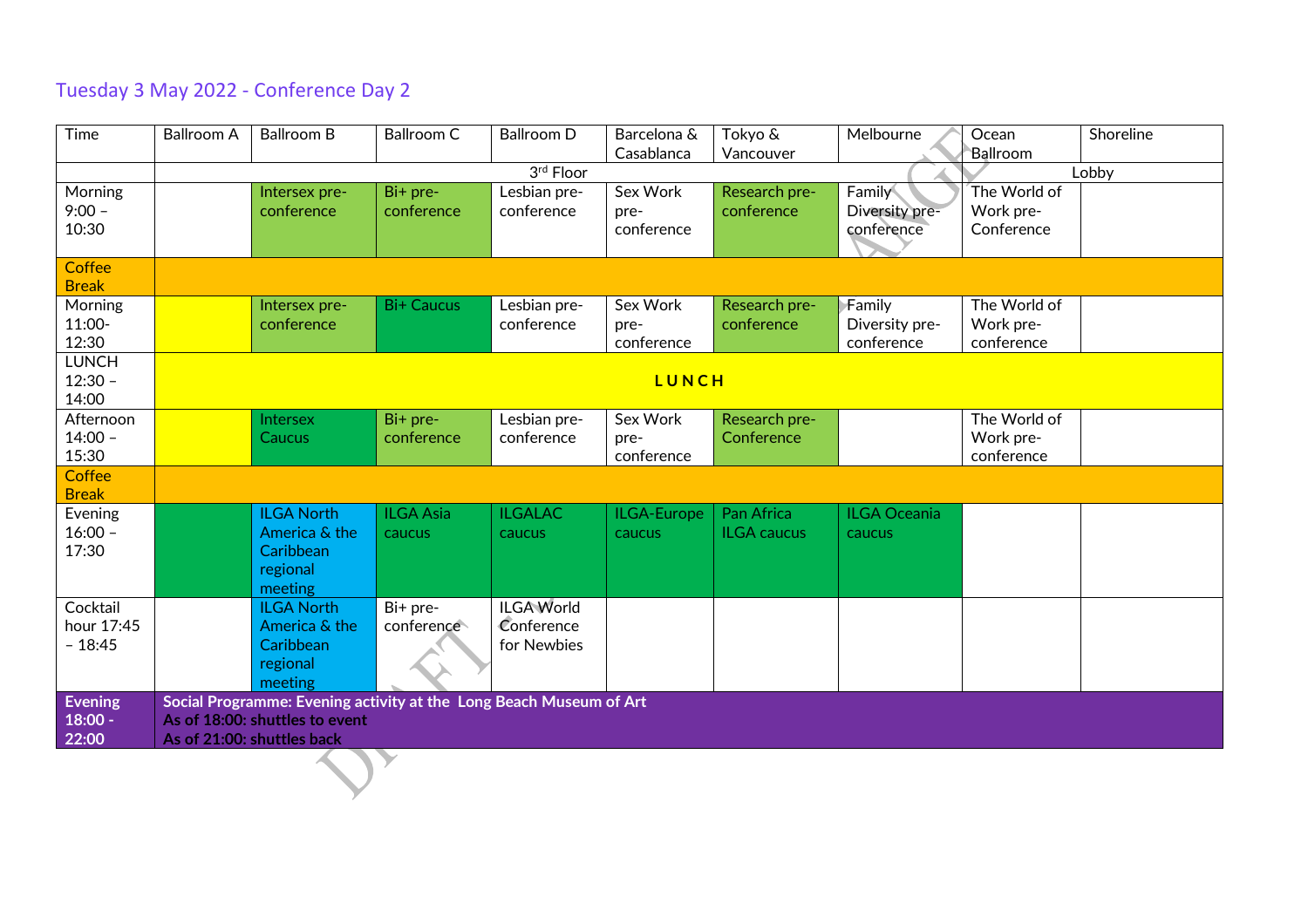### Wednesday, 4 May – Friday, 6 May 2022, Conference Days 3- 5

| <b>Time</b>                  | <b>Wednesday, May 4</b>                                        |
|------------------------------|----------------------------------------------------------------|
| Morning                      | Plenary 1: (120 min)                                           |
| $9:00 - 11:00$               | The co-creation of a future for our movements                  |
| $11:00 - 11:30$              | <b>Coffee Break</b>                                            |
| Morning<br>11:30-12:30       | Plenary 1: General Meeting                                     |
| $12:30 - 14:00$              | <u>Lunch</u>                                                   |
| Afternoon<br>$14:00 - 15:30$ | Parallel sessions I                                            |
| $15:30 - 16:00$              | <b>Coffee Break</b>                                            |
| Evening<br>$16:00 - 17:30$   | <b>Parallel sessions II</b>                                    |
| Cocktail hour 17:45 - 18:45  | Self-organised spaces                                          |
| <b>Evening</b>               | Dinner reception at the conference venue at the balcony of the |
| 19:00 -22:00 or later        | hotel                                                          |

RAY 500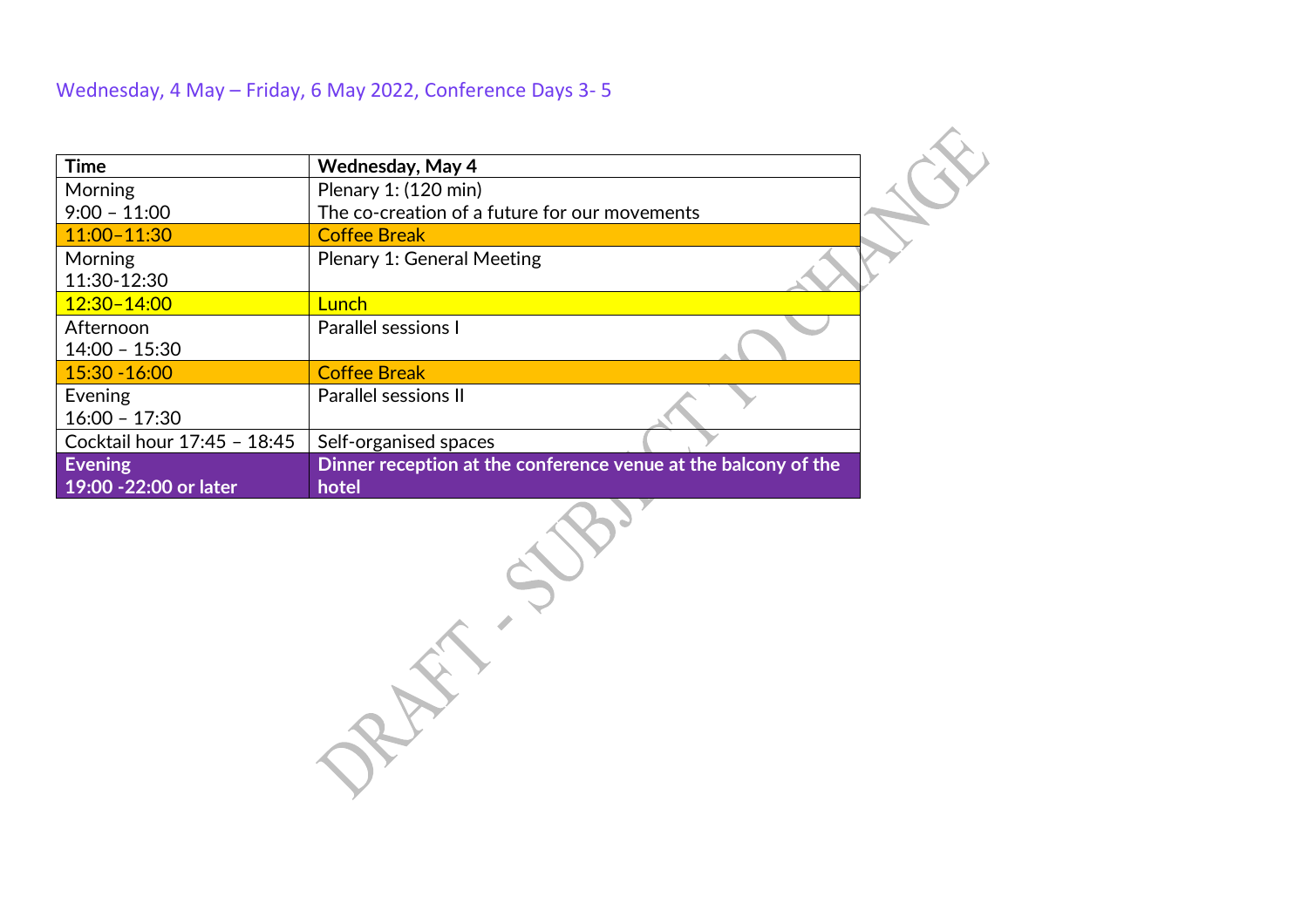## ILGA World Conference: Parallel Sessions

Below is a list of all approved sessions which you may expect in Long Beach – please note that this list will be subjected to change in the weeks to come.

#### **Wednesday, May 4**

### Parallel sessions I (14:00 – 15:30 PST)

- 1. Ballroom B
	- Catalysing Socio-Economic and Systemic Transformation Beyond the Rainbow
	- Aging Out at Grassroots Care, Compassion & Chaos amidst Covid-19 & Beyond
	- Canada's New Conversion Therapy Legislation Domestic & International Implications
	- Dignity for all: Funding holistic safety and security for LGBTI defenders globally
- 2. Ballroom C:
	- Supporting LGBTIQ Youth Mental Health Amid Covid-19 & Beyond
- 3. Ballroom D:
	- The African Trans Network (ATN): Trans movement building, collective buy-in and the complexities of collaboration
	- The Evolution of Caribbean PRIDE
- 4. Barcelona & Casablanca
	- Not breaking up: how LGBTI people are working to overcome the digital divide
- 5. Tokyo & Vancouver
	- The status of intersex organising in Africa
- 6. Melbourne
	- Governance workshop 1
- 7. Naples
	- Workshop: Creando comunidades virtuales LGBTTTIQ+ en contexto de pandemia a través del teatro
- 8. Ocean Ballroom
	- Workshop: Queer Rapid Response in High-Risk Situations
- 9. Shore Line:
	- Our voices, our futures: LGBTI People Defending Civic Space
	- A safe workplace is key to grow and succeed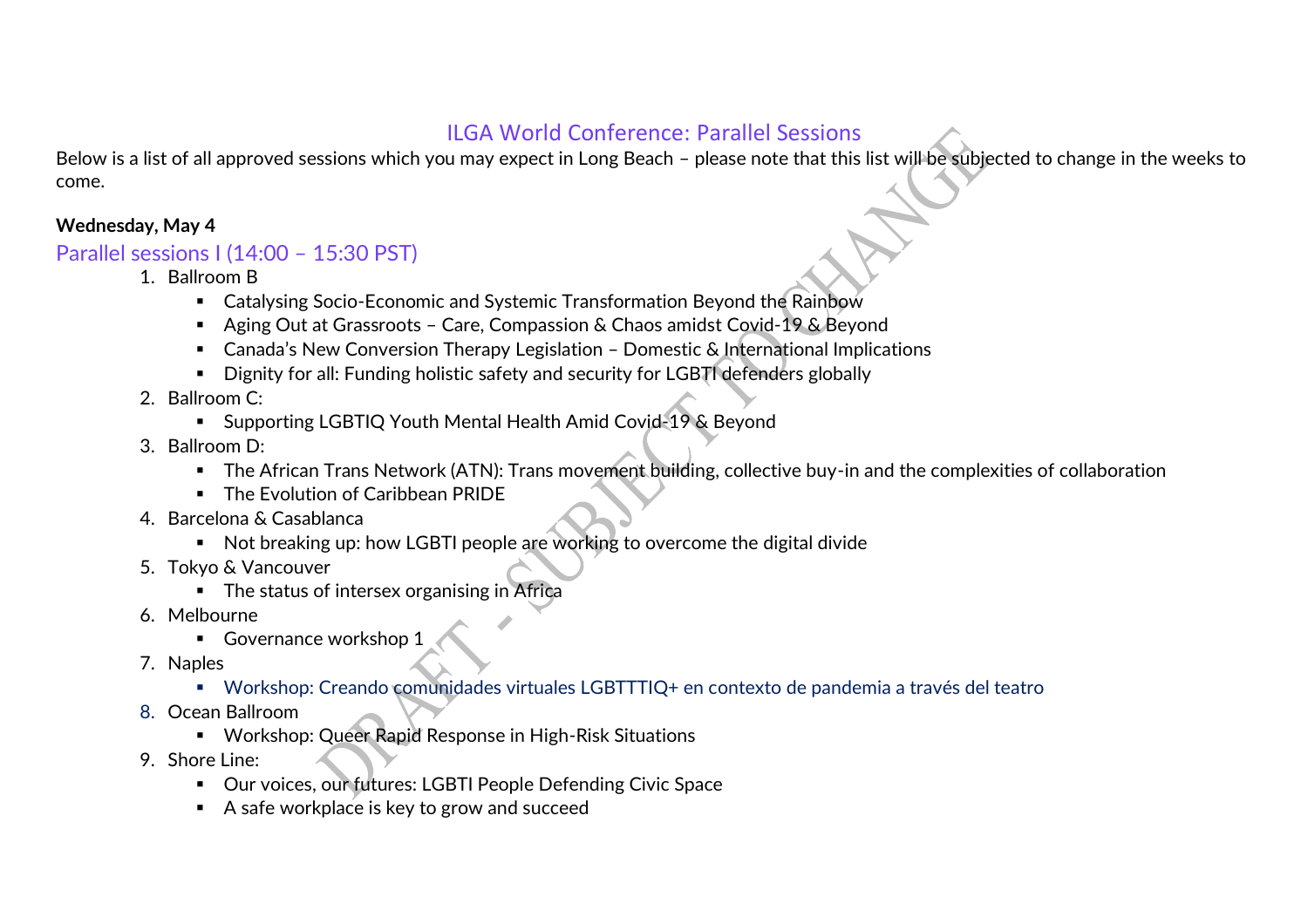## Parallel sessions II (16:00 – 17:30 PST)

- 1. Ballroom B:
	- The Yogyakarta Principles, and the Yogyakarta Principles +10: What's worked and where to now?
- 2. Ballroom C:
	- United We Dream
- 3. Ballroom D:
	- Youth and the Union Experience-tackling Workplace Discrimination
- 4. Barcelona & Casablanca
	- Renewing the Mandate of the UN Independent Expert on Sexual Orientation and Gender Identity: advocacy strategies and challenges
- 5. Tokyo & Vancouver
	- The Impact of Discriminatory Laws, Policies, and Attitudes on LGBTI Individuals' Life Satisfaction and Mental Health in Europe
	- Meet the Donors
- 6. Melbourne
	- Governance workshop 2
- 7. Naples:
	- Jóvenes de las Diversidades Sexuales Ancestrales y Afrodescendientes: Evidencia y Acción
- 8. Ocean Ballroom
	- Conspiracy of Compulsion: Overview of SOGIE change efforts in Africa
- 9. Shoreline
	- Preventative safety and security for LGBTI activists: a conversation on realities, threats, trends and risk mitigation.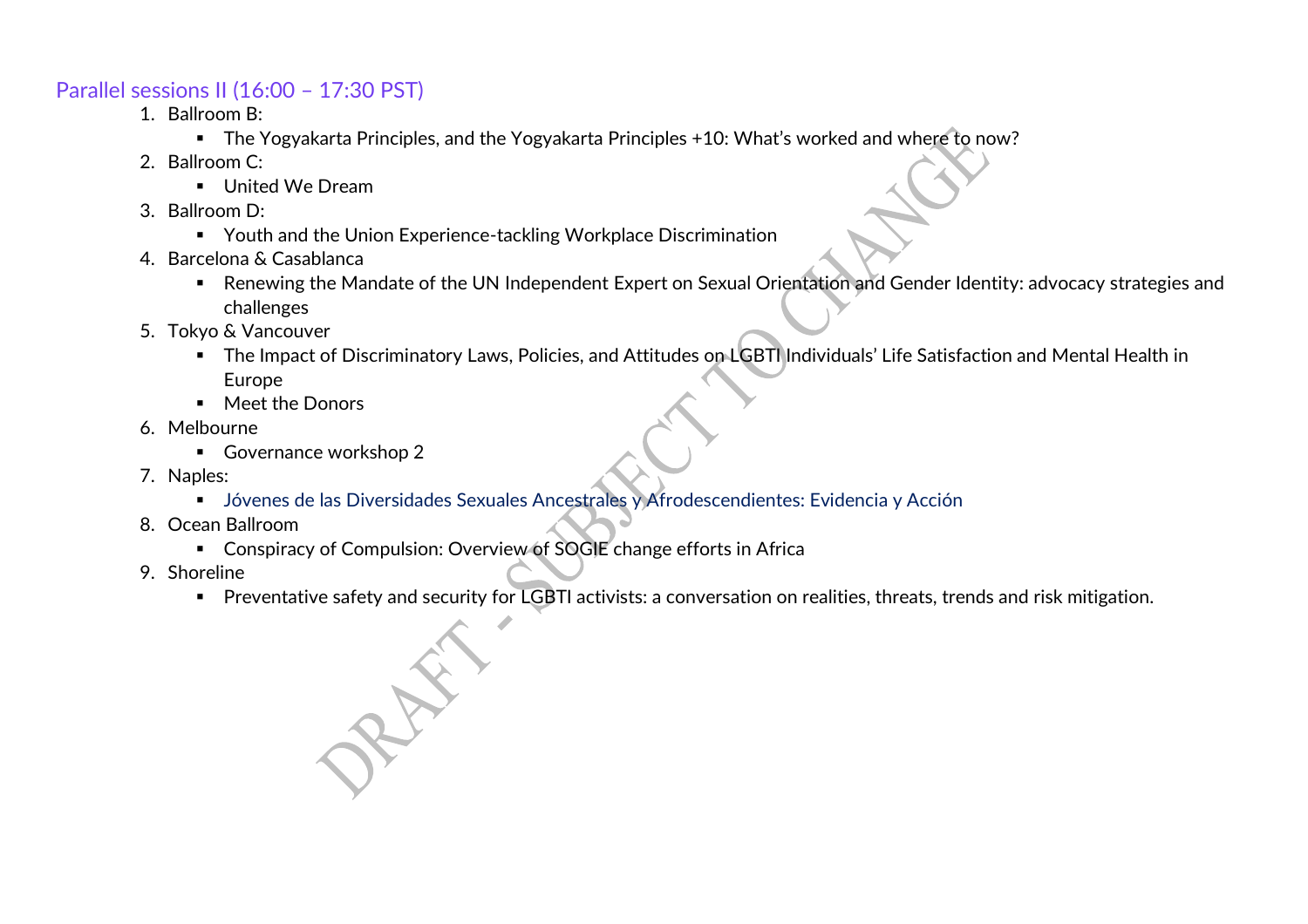#### **Thursday 5 May & Friday 6 May**

| Time                                       | Thursday, May 5                                  | Friday, May 6                 |  |  |  |
|--------------------------------------------|--------------------------------------------------|-------------------------------|--|--|--|
| <b>Morning</b>                             | Plenary 2                                        | <b>Parallel sessions VI</b>   |  |  |  |
| $9:00 - 10:30$                             | Panel: Uniting is our strength                   |                               |  |  |  |
| $10:30 - 11:00$                            |                                                  | <b>Coffee Break</b>           |  |  |  |
| Morning<br>11:00-12:30                     | Parallel sessions III                            | <b>Parallel sessions VII</b>  |  |  |  |
| 12:30-14:00                                | Lunch                                            |                               |  |  |  |
| Afternoon<br>$14:00 - 15:30$               | <b>Parallel sessions IV</b>                      | <b>Parallel sessions VIII</b> |  |  |  |
| 15:30 - 16:00                              |                                                  | <b>Coffee Break</b>           |  |  |  |
| Evening<br>$16:00 - 17:30$                 | Parallel sessions V                              | Closing Plenary               |  |  |  |
| Cocktail hour<br>$17:45 - 18:45$           | Self-organised spaced                            | <b>Closing Plenary</b>        |  |  |  |
| <b>Evening</b><br>19:00 -22:00 or<br>later | An evening out at the Aquarium of<br>the Pacific | 20:00 - 23:00 Closing Dinner  |  |  |  |

 $\mathcal{A}$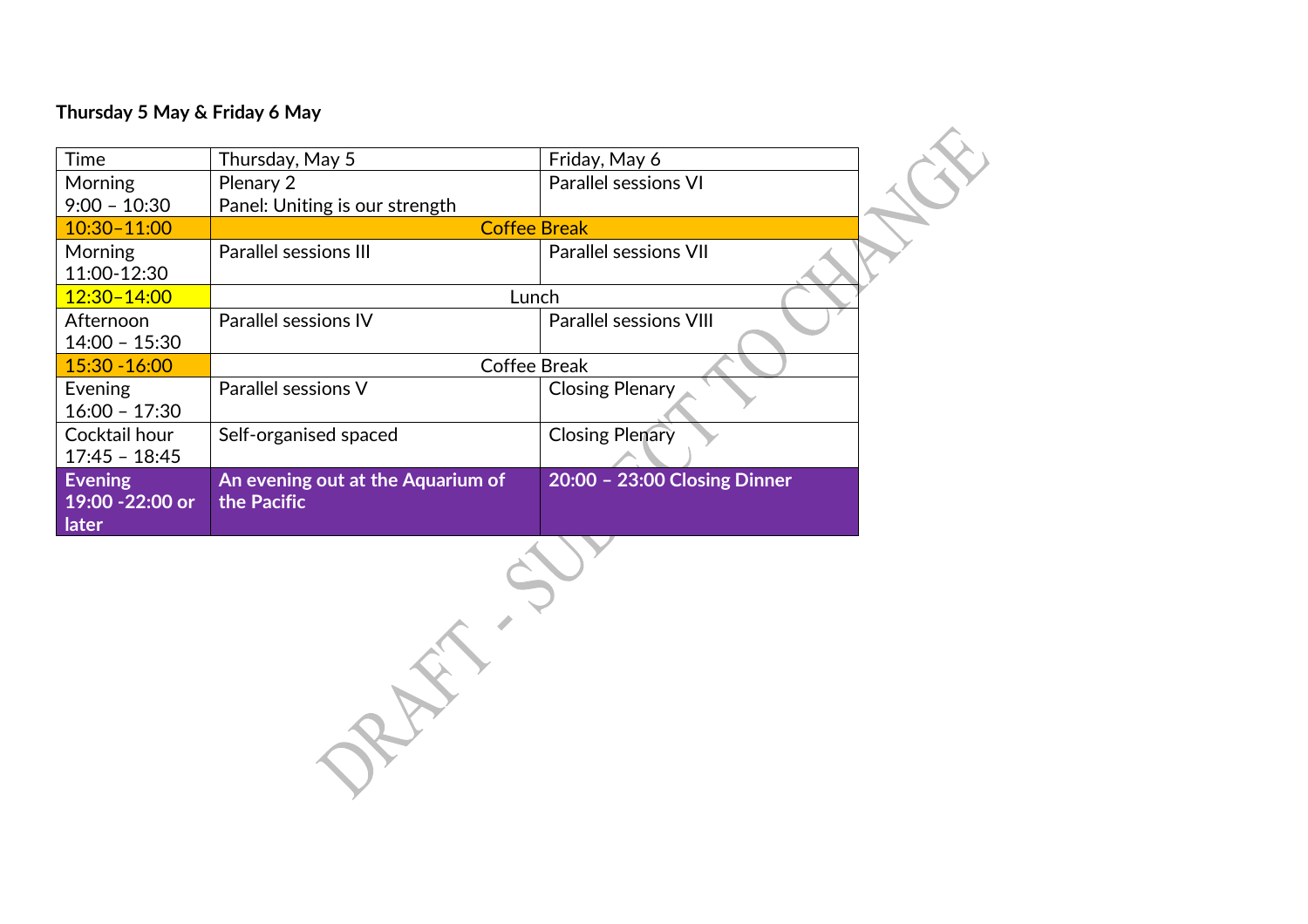#### **Thursday, May 5:**

## Parallel sessions III (11:00 – 12:30 PST)

- 1. Ballroom B
	- Inclusion LGBTIQ+ young people with disabilities
	- From Research to Action: Weaving advocacy on legal gender recognition and non-discrimination of trans people in the Pacific
- 2. Ballroom C
	- LGBTIQ+ Report Cards & the Summit for Democracy
- 3. Ballroom D
	- It Gets Better Stories & Content
- 4. Barcelona & Casablanca
	- It Gets Better Global
	- It Gets Better Español
- 5. Tokyo & Vancouver
	- Sexual and gender diversity and disability: Amplifying intersectional organising
- 6. Melbourne
	- Governance workshop 3
- 7. Naples
	- Supporting Ourselves: Projects to enhance LGBTIQ economic empowerment
- 8. Shoreline
	- Engaging Employers and Businesses as Allies for Equality

# Parallel sessions IV (14:00 – 15:30 PST)

- 1. Ballroom B:
	- Milk Collaborative with Hope Lab
	- Unstoppable A Curated Conversation \Freeing Ourselves: Challenging Colonization. Experiences of Pacific Young Queer Activists
- 2. Ballroom C:
	- Supporting the work of the global Intersex Human Rights Movement how to be a genuine ally
	- From research to advocacy and litigation: case studies on intersex rights from Canada and South Asia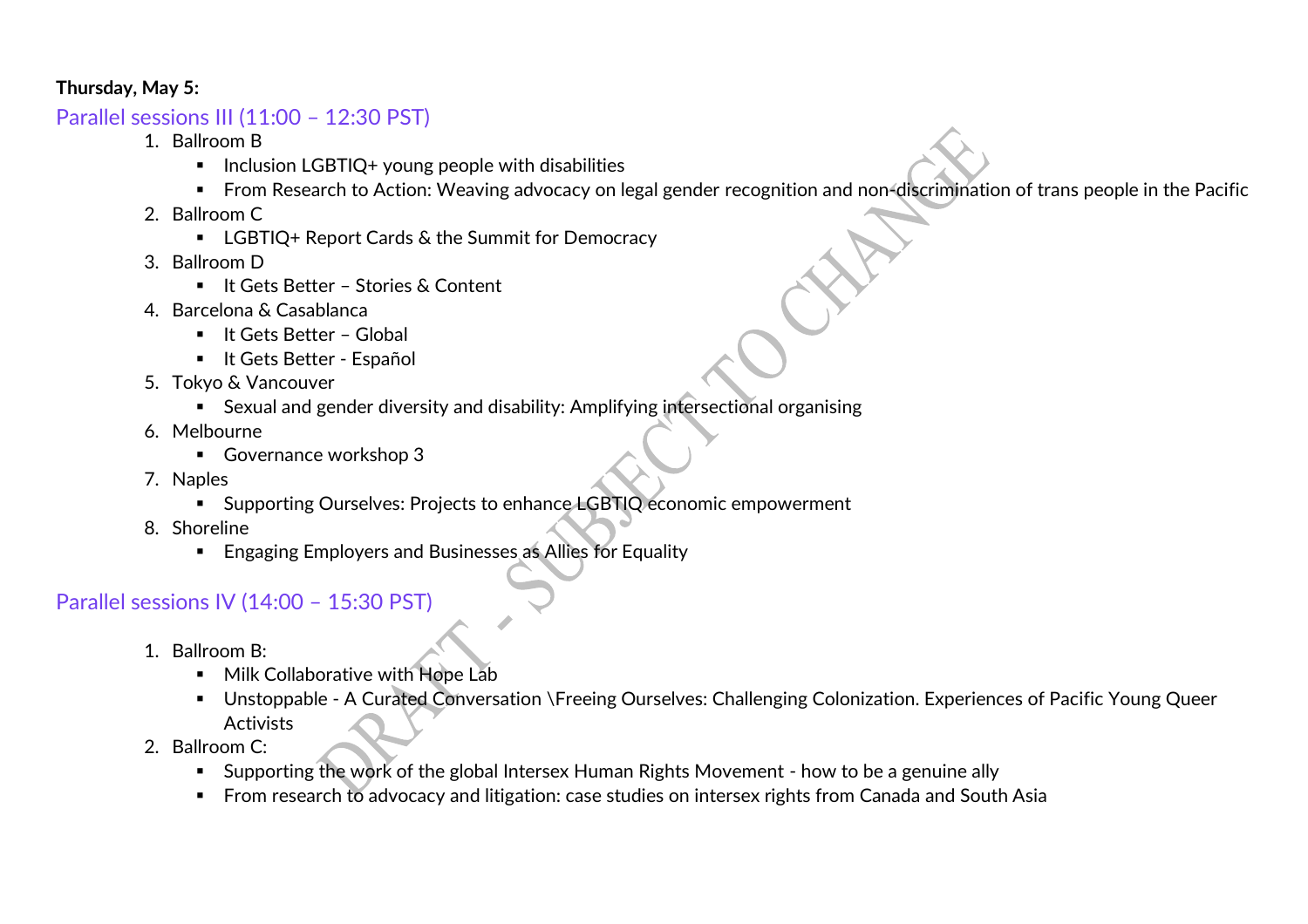- 3. Ballroom D:
	- It Gets Better EDU
	- It Gets Better: Youth Voices
- 4. Barcelona & Casablanca
	- Countering Anti-Gender Opposition
- 5. Tokyo & Vancouver
	- Empowering LGBTQ<sup>+</sup> Youth and Teens in East Asia *(Korea, Japan, Taiwan)*
	- Diversity & Inclusion beyond youth tokenism
- 6. Melbourne
	- Governance workshop 4
- 7. Naples
	- Facing the Violence to create a Better World for Trans Youth: The State of Trans Rights Around the World
- 8. Shoreline
	- How transgender inclusive are digital identity systems? Lessons from data for development on gender justice in India

# Parallel sessions V (16:00 – 17:0PST)

- 1. Ballroom B
	- Game On LGBTQ+ youth organizing, fundraising, solidarity and cooperative wellbeing through the queer gaming ecosystem
- 2. Ballroom C
	- The impact of Covid-19 on trans communities: Survival, Resilience, and Sustainability
- 3. Ballroom D
	- The World State of Enforcement of Laws that Criminalise Consensual Same-Sex Sexual Acts & Gender Expression
- 4. Barcelona & Casablanca
	- **Ensuring the rights and well-being of employees and volunteers of LGBTI organizations**
- 5. Tokyo & Vancouver
	- Nothing to Cure: Conversion Therapy Practices & Experiences of Trans and Gender Diverse People in Asia
	- Strengthening synergies and solidarities between the safe abortion rights and trans men movements (Working title)
- 6. Melbourne
	- Governance workshop 5
- 7. Naples
	- Taller de liderazgos Trans Masculinos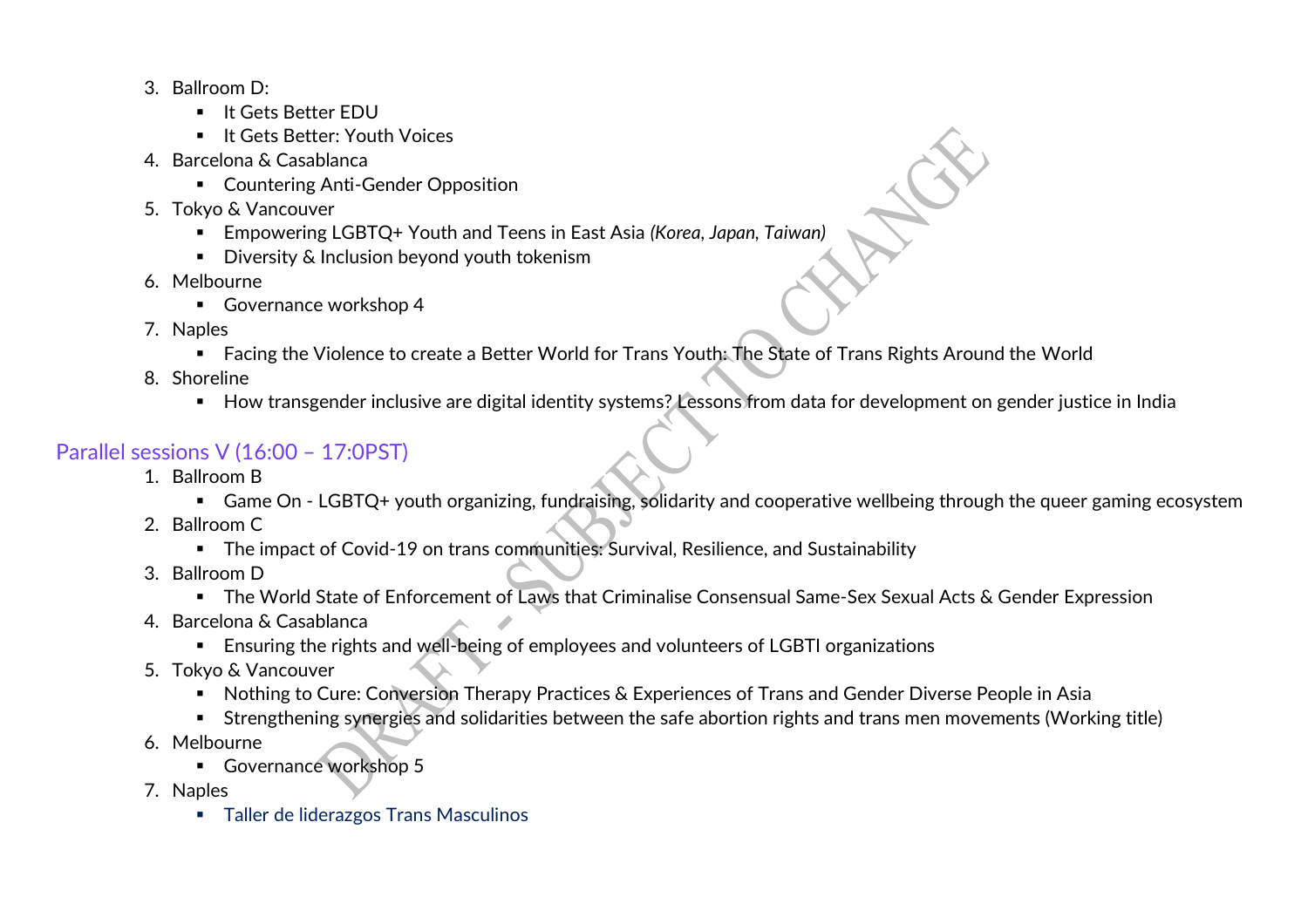- 8. Shoreline
	- Toxic vs. positive masculinities: views and experiences from different perspectives

### **Friday, May 6:**

## Parallel sessions VI (9:00 – 10:30 PST)

- 1. Ballroom B
	- Identifying as LGBTIQ: Black Asian Minority Ethnic (BAME) Youths
- 2. Ballroom C
	- Accelerating decriminalisation of LGBT people: what can we learn from the last ten years of litigation and legislative reform?
	- Pride in Hostile Environments
- 3. Ballroom D
	- **·** Indigenous Populations
- 4. Barcelona & Casablanca
	- LGBTI sex workers > Stepping up advocacy for Decriminalisation of Sex Work!
	- SOGI issues in the Arabic media landscape: Changing the narrative
- 5. Tokyo & Vancouver
	- Grindr
- 6. Melbourne
	- Governance Workshop 6
- 7. Naples
	- Exploring the Interlinkages between LGBTIQ+ Rights, Climate Change and COVID-19
- 8. Ocean Ballroom
	- Queer Human Rights Defenders of Africa, Caribbean & Pacific Our untold intersectional realities A south to south Narrative
- 9. Shoreline
	- Disability Access and Inclusion in Global LGBTIQA+ Advocacy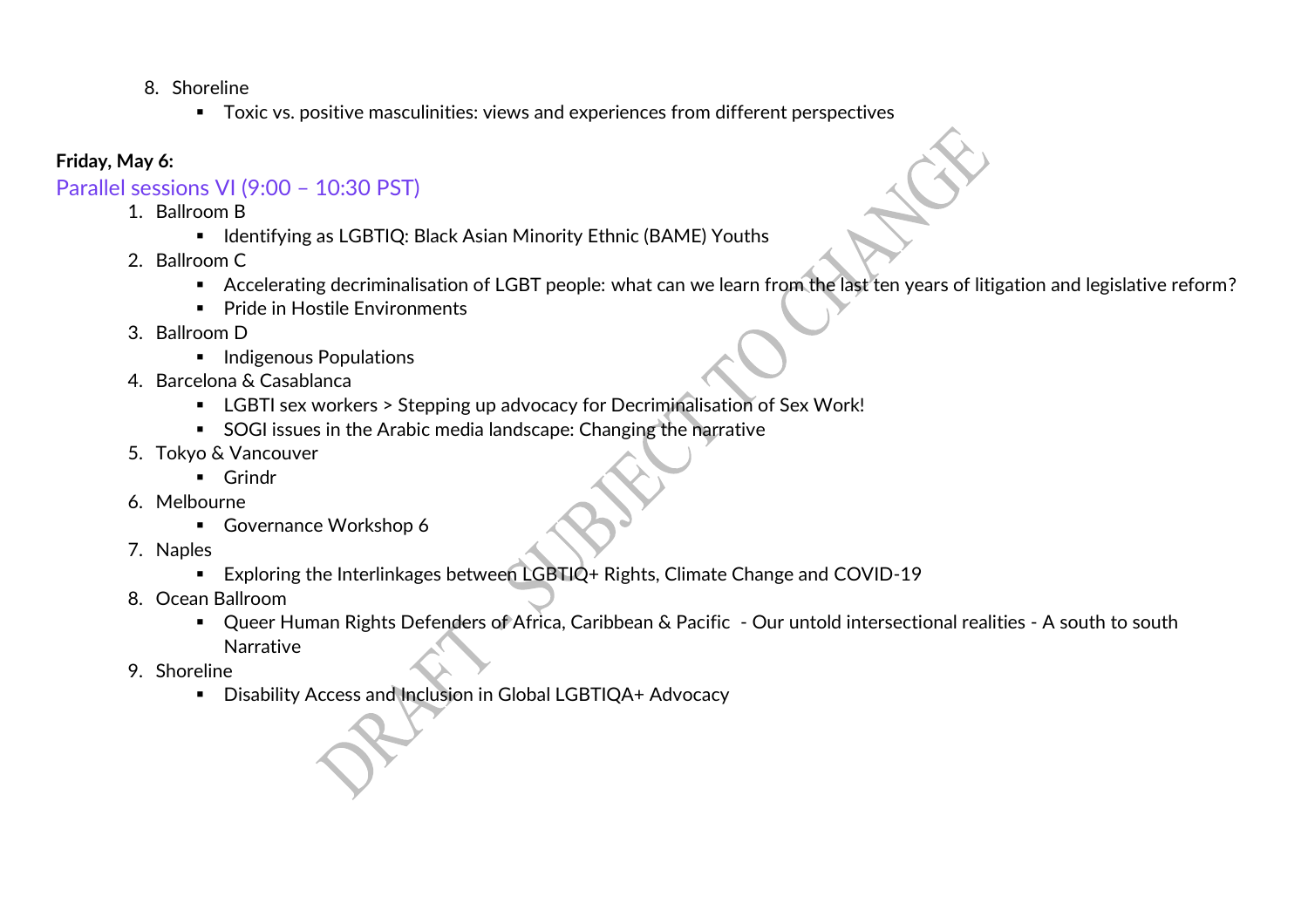### Parallel sessions VII (11:00 – 12:30PST)

- 1. Ballroom B
	- LGBTIQ youth: Where is the autonomy when you are under 18?
- 2. Ballroom C
	- **·** Presentation of II GA World Database
- 3. Ballroom D
	- Data collection and the SDGs: A Hands-on Workshop for Young Activists
- 4. Barcelona & Casablanca
	- Sheltering solutions Innovating for LGBTI+ homelessness
- 5. Tokyo & Vancouver
	- Art Therapy for the Queer Heart
- 6. Melbourne
	- Governance workshop 7 (if needed)
- 7. Naples
	- Queer Youth Activism Building the present to radically change the future
	- Cultures and Youth LGBTIQ+ activism in Indian Ocean Islands : A dialogue on LGBTIQ youth transforming cultural barriers in Sri Lanka
- 8. Ocean Ballroom
	- Mujeres LTBIQ Migrando Pare Sobrevivr historias de vida
- 9. Shore Line
	- **E** LGBTQI Inclusive Education

## Parallel sessions VIII (14:00 – 15:30PST)

- 1. Ballroom D
	- Inclusive and Affirming Schools for LGBT Youth: Global Perspectives
	- Trans in African Countries
- 2. Barcelona & Casablanca
	- **■** It Gets Better: Helping Queer Youth Find Joy
	- Beyond the pandemic: Future of African LGBT+ Youth Organizing
- 3. Tokyo & Vancouver
	- Situations of LGBTI francophone organisations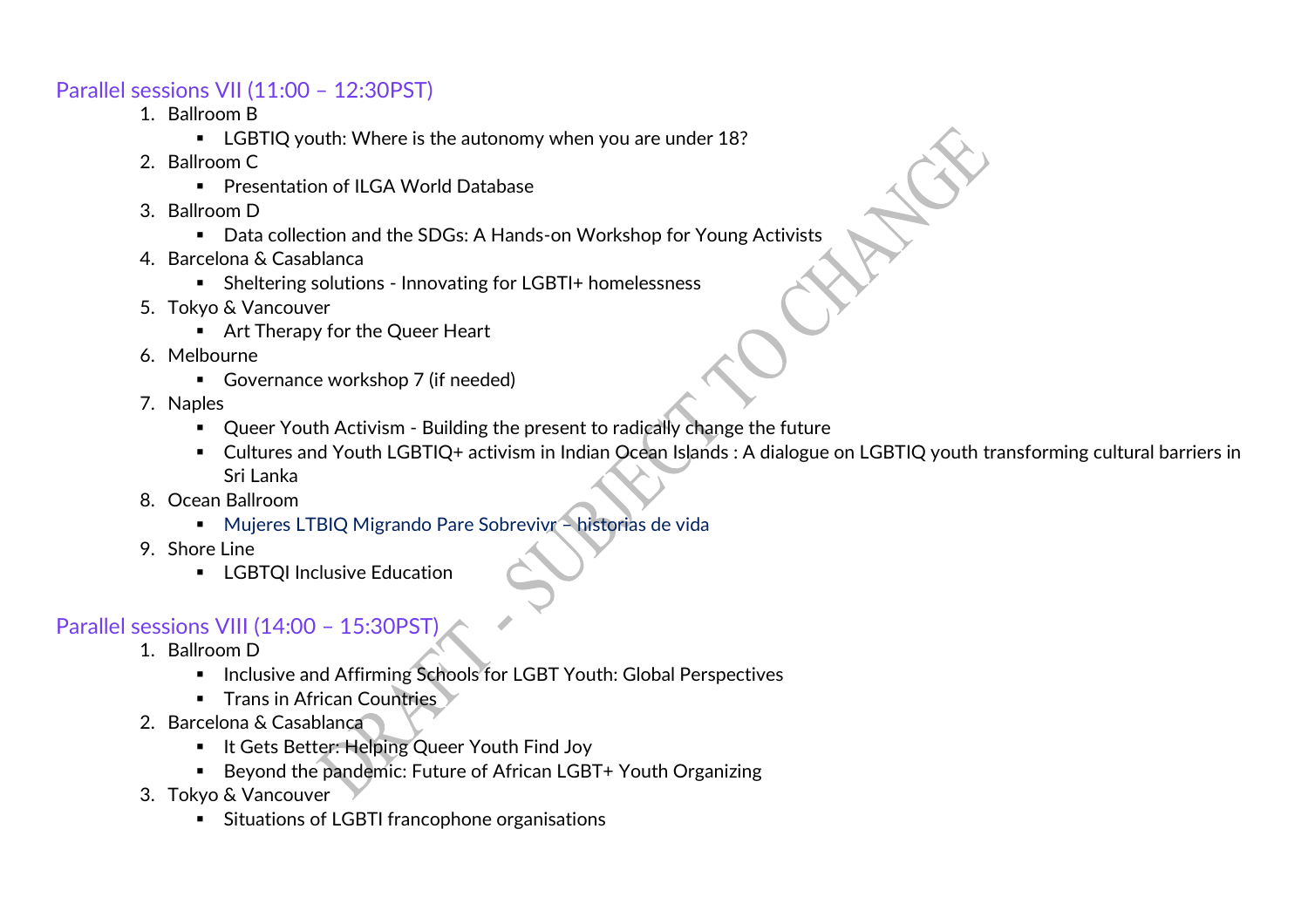- The resilient LBGTQI Movement in North Africa: Opportunities and Obstacles
- 4. Melbourne
	- Governance workshop 8 (if needed)
- 5. Naples
	- How data and research can transform LGBTQ advocacy
	- Decolonizing the UN How UN treaty Human Rights bodies can do better to address trans rights in Asia
- 6. Ocean Ballroom
	- **EXTE:** The long way home: building a better world for queer refugees and asylum seekers
- 7. Shoreline
	- Queer vs AI or how our bodies are censured in Social Media
	- Resisting Online Hate Speech: Lessons and Tactics from the MENA Region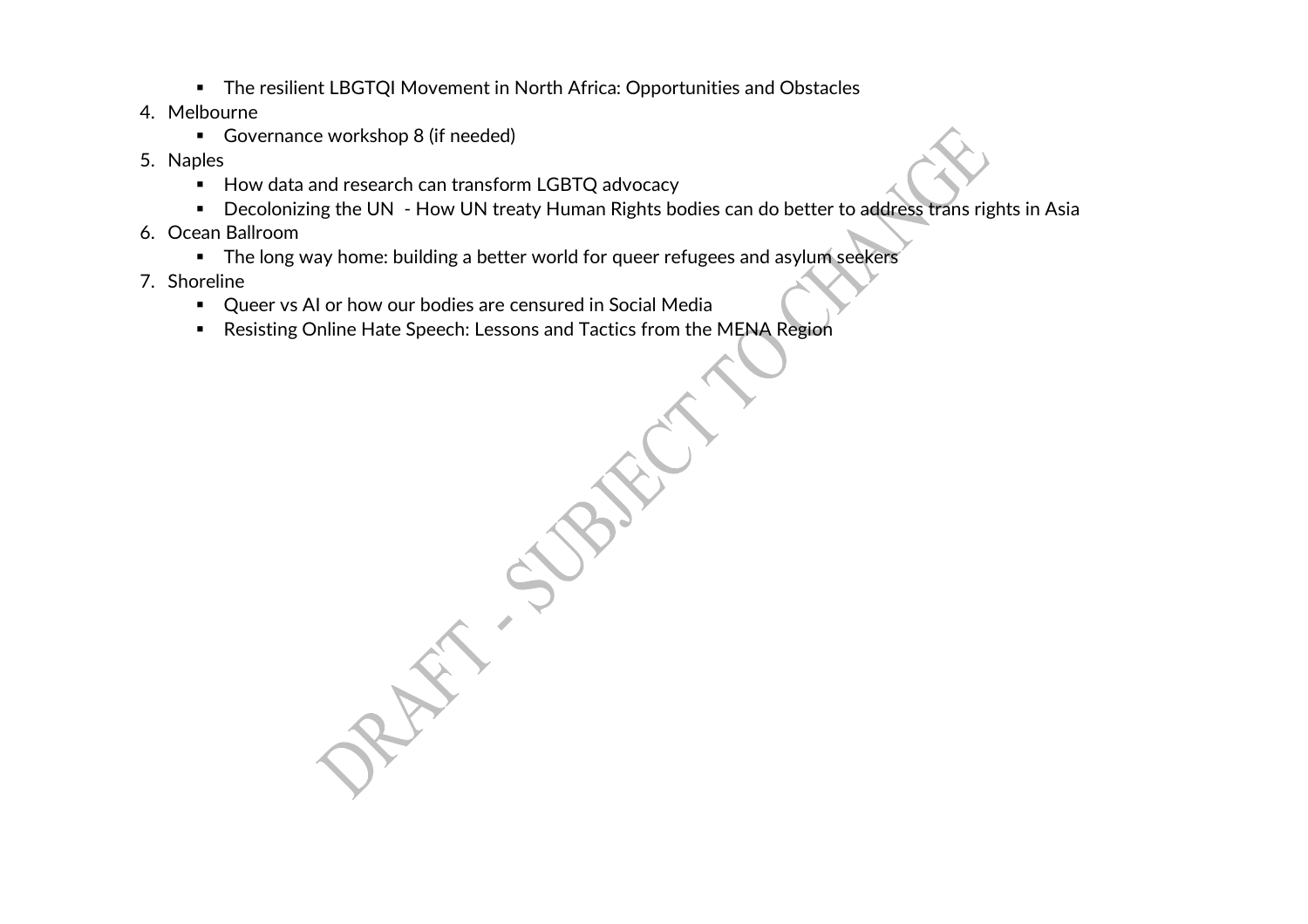### List of Governance Workshops

### Introduction

At the upcoming World Conference we have reserved 8 slots for governance workshops. Those are open to members, are run by the Chairing Pool together with the Board. There will be interpretation in English and Spanish available and all governance workshops are going to be hosted on Zoom for online participation of our members.

The workshops are the space to discuss the items of the general meeting and prepare the voting on all motions tabled. The voting is going to take place in the final plenary on Friday. All workshops are scheduled in the Naples workshop room, that has space for up to 40 persons.

# Agenda of General meeting

The agenda of the general meeting is as follows:

- 1. Approval of the Chairing Pool and appointment of election officers and counters
- 2. Approval of the agenda
- 3. Presentation of candidates
- 4. Election of ILGA World Co-Secretaries General and alternates
- 5. Election of the Chairs of the Steering Committees: Women, Trans, Intersex, Bisexual and Youth.
- 6. Approval of the Executive Board's report on work undertaken since the 2019 ILGA World Conference
- 7. Approval of the reports from the Committees: Women, Trans, Intersex, Bisexual, Youth
- 8. Consideration of proposals and amendments
- 9. Consideration of proposed Constitutional and Standing Order Amendments
- 10. Approval of ILGA World audited accounts (2019, 2020, 2021)
- 11. Approval of indicative budget for 2022
- 12. Appointment of an auditor
- 13. Proposal for a new membership fee structure
- 14. Admission of new members
- 15. Vote on the expulsion of suspended members
- 16. Election of the host organization for the 2024 ILGA World Conference
- 17. Any other business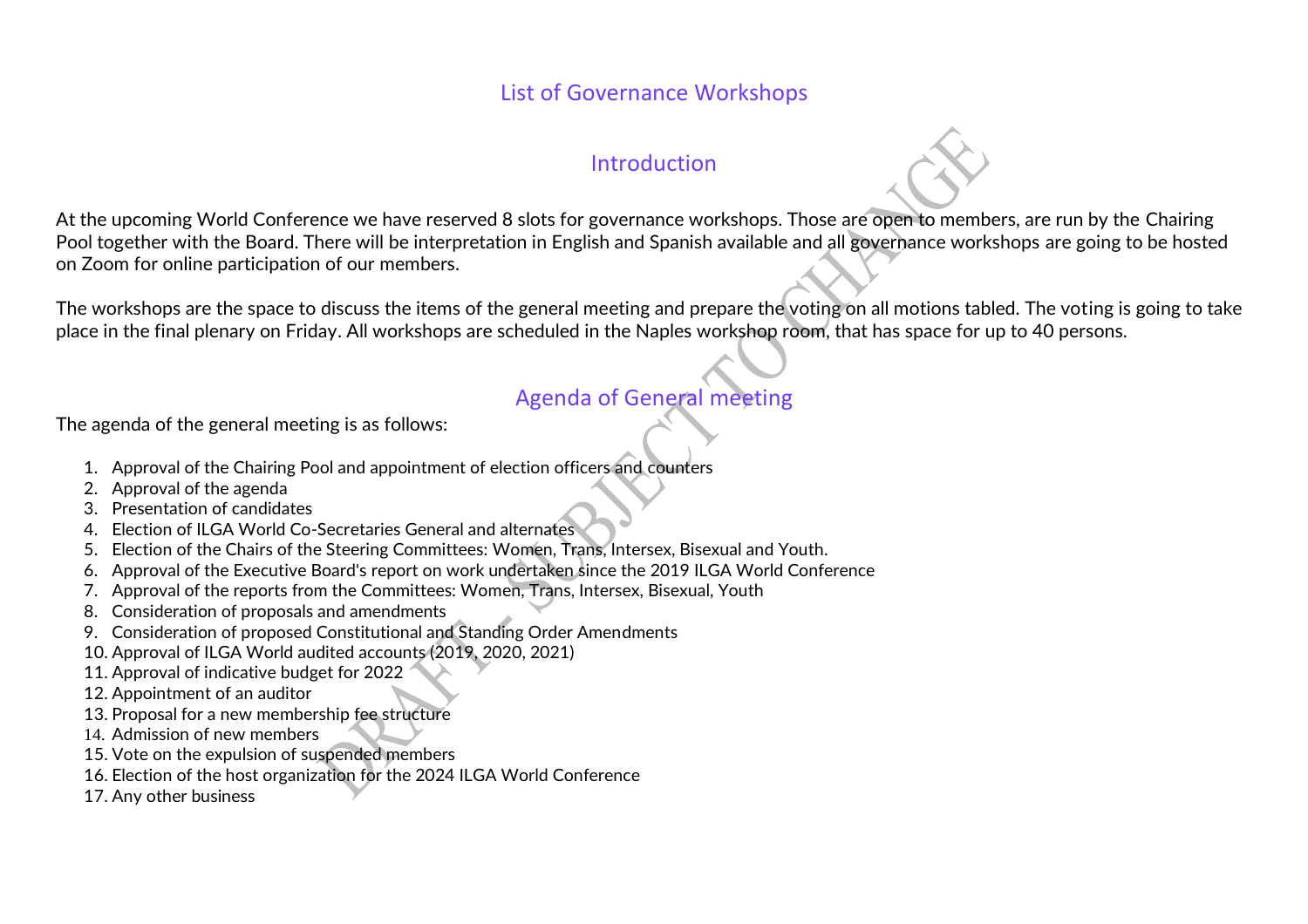### Plenary sessions

## Wednesday, May 4, 2022, 11:30 a.m.– 12:30 p.m.: General Meeting part 1

Welcome and opening of the general meeting

- 1. Approval of the Chairing Pool and appointment of election officers and counters
- 2. Approval of the Agenda
- 3. Presentation of candidates for board roles: Co-Secretaries General, Committee Chairs of the Bisexual, Intersex, Trans, Women and Youth Committees (2 minutes per candidate) 13 candidates in total

Meeting is adjourned until the final plenary on Friday, May 6, 4:00 p.m.

## Friday, May 6, 2022, 4:00 – 6:00 p.m.: General Meeting part 1

- 4. Announcement of election results for Co-Secretaries General
- 5. Announcement of election results for Chairs of BITWY committees
- 6. Approval of the Executive Board's report on work undertaken since the 2019 ILGA World Conference
- 7. Approval of the reports from the Committees: Women, Trans, Intersex, Bisexual, Youth
- 8. Consideration of proposed Constitutional and Standing Order Amendments
- 9. Approval of ILGA audited accounts (2019, 2020, 2021)
- 10.Approval of the financial report for 2021
- 11.Approval of the financial report and indicative budget for 2022
- 12.Appointment of an auditor
- 13.Proposal for a new membership fee structure
- 14. Admission of new members
- 15. Vote on the expulsion of suspended members
- 16.Election of the host organization for the 2024 ILGA World Conference
- 17.Any other business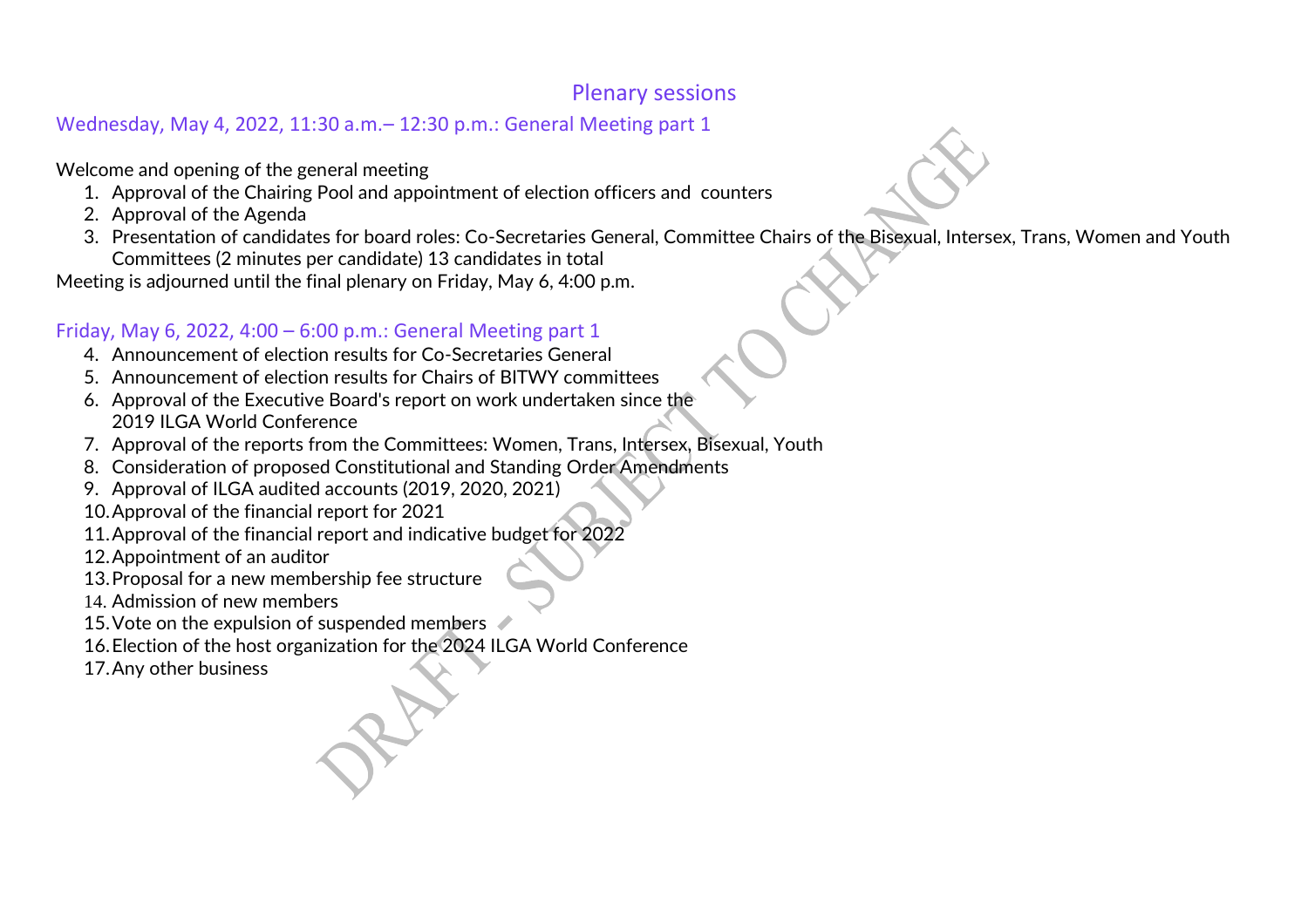### **Workshops**

### Governance Workshop 1: Wednesday 2:00 – 3:30 pm

- Presentation of Executive Board´s report
- Presentation of reports from BITWY committees

Recommendations to the Plenary for all items.

#### Governance Workshop 2: Wednesday 4:00 – 5:30 pm

- Presentation of ILGA audited accounts (2019, 2020, 2021)
- Presentation of the indicative budget for 2022
- Appointment of an auditor

Recommendations to the Plenary for all items.

#### Governance Workshop 3: Thursday 11:00 am – 12:30 pm

Town Hall meeting: consultation with membership on the future role of the BITWY Committees

#### Governance Workshop 4: Thursday 2:00 – 3:30 pm

- Constitutional and Standing Order amendments presented by the Board part 1:
	- o Review of the preamble of the constitution
	- o A review of the alternates to the board position and an addition to the board quorum rules
	- o A review of the composition of the board (adding the ED as an ex-officio member to the board)
	- o A review of the Steering Committees tasks
	- o An addition to the provision of outstanding membership fees
- Constitutional and Standing Order amendments presented by the Board part 2:
	- o Change in terminology: Proposal to distinguish between "World Conference" and "General Assembly"